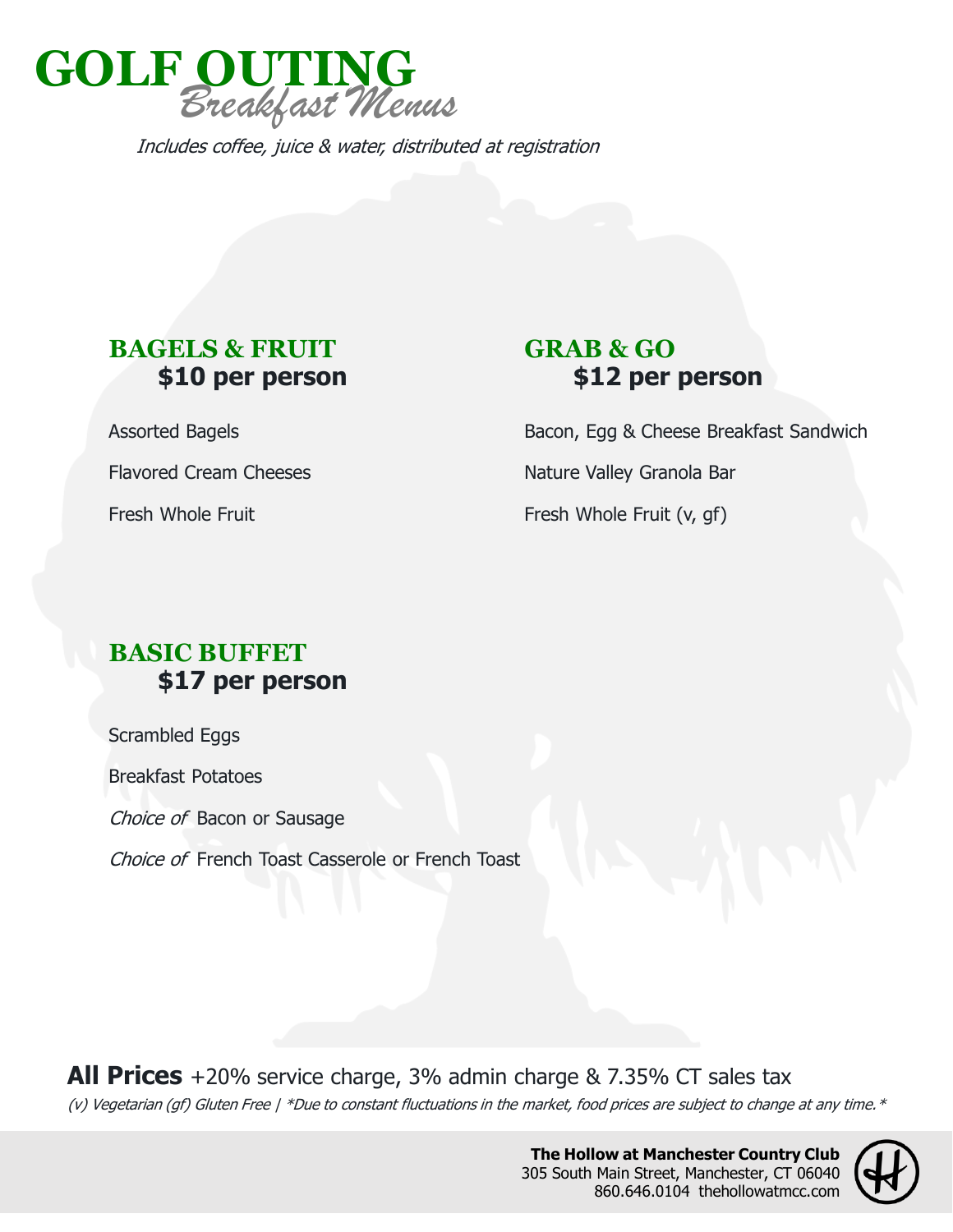

includes bottled water, bag of potato chips, rolls & buns, lettuce, tomato, red onion, mustard, ketchup, pickles & chocolate chip cookie **\$15 per person**

## **Hamburger/Cheeseburger**

## **Hot Dog**

### **SIDES**

(choose 1)

Red Bliss Potato Salad (v, gf) Vinegar-Based Coleslaw (v, gf) Creamy Macaroni Salad (v)

## Deli Sandwich Buffet

includes bottled water, bag of potato chips, sliced cheeses, lettuce, tomato, red onion, sandwich condiments, pickles & chocolate chip cookie **Burger & Dog Buffet** Sandwich Conditions, pickes a choco

## **DELI MEAT**

#### **BREAD**  (choose 2)

Oven Roasted Turkey (gf) Roast Beef (gf) Genoa Salami (gf) Honey Maple Ham (gf) Hollow Chicken Salad (gf) Classic Tuna Salad (gf)

Rye Bread Multigrain Bread Kaiser Roll Tortilla Wrap

### **SIDES**

(choose 2)

Red Bliss Potato Salad (v, gf) Vinegar-based Coleslaw (v, gf) Creamy Macaroni Salad (v) (choose 2)

## **ENHANCEMENTS**

upgrade your experience

Add Additional Meat Choice +\$3pp Add Additional Side +\$2pp Boxed To Go  $+$ \$2pp - choice of 2 sandwiches distributed at registration or on carts

+20% service charge, 3% admin charge & 7.35% CT sales tax

(v) Vegetarian (gf) Gluten Free | \*Due to constant fluctuations in the market, food prices are subject to change at any time. \*

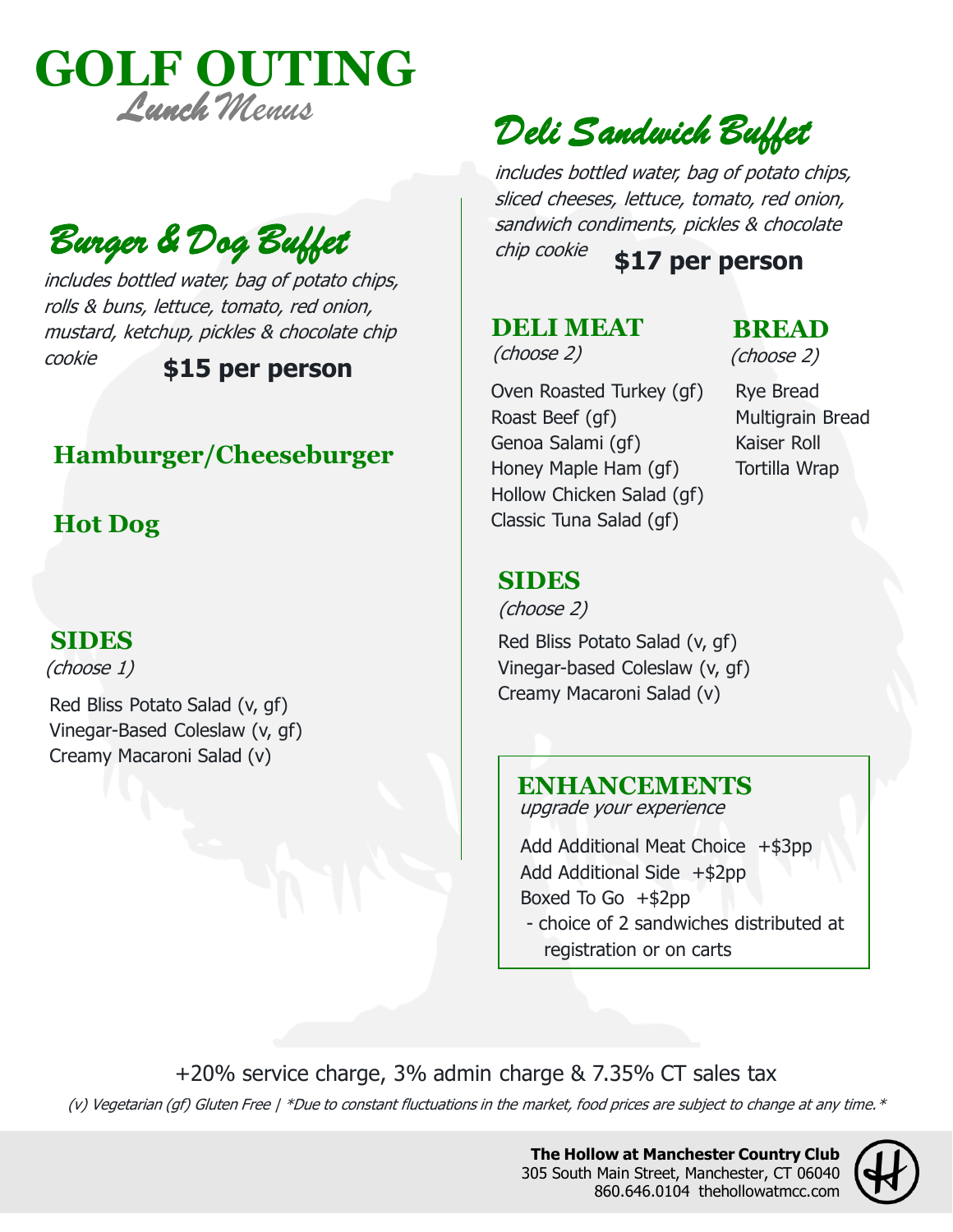## **GOLF OUTING** Hot Sandwich Dinner Buffet

includes bottled water, choice of hot entrée, bread & sides, sandwich condiments, pickle & chocolate chip cookies

## **HOT ENTRÉE**

(choose 2)

Oven Roasted Turkey (gf)

Roast Beef with Au Jus (gf)

Corned Beef Brisket (gf)

Peppered Pastrami (gf)

Meatballs & Marinara

Chicken Marsala or Francaise +\$5pp

## **ENHANCEMENTS**

upgrade your experience

Add Additional Hot Entree +\$3pp Add Additional Side +\$2pp Add a Carving Station +\$75 attendant fee

## **BREAD**

Rye Bread Multigrain Bread Kaiser Rolls Tortilla Wraps (choose 3)

## **SIDES**

(choose 2)

Red Bliss Potato Salad (v, gf) Vinegar-based Coleslaw (v, gf) Honeycrisp Apple & Sweet Potato Salad (v, gf) Marinated Green Bean & Potato Salad (v, gf) Creamy Macaroni Salad (v) House Garden Salad (v, gf) Fresh Fruit Salad (v, gf) Penne Marinara (v) Penne a la Vodka (v) Penne Alfredo (v) Penne Bolognese +\$2pp Parmesan & Panko Crusted Mac & Cheese add Bacon +\$2pp

(v) Vegetarian (gf) Gluten Free | \*Due to constant fluctuations in the market, food prices are subject to change at any time. \* **\$24 per person** +20% service charge, 3% admin charge & 7.35% CT sales tax

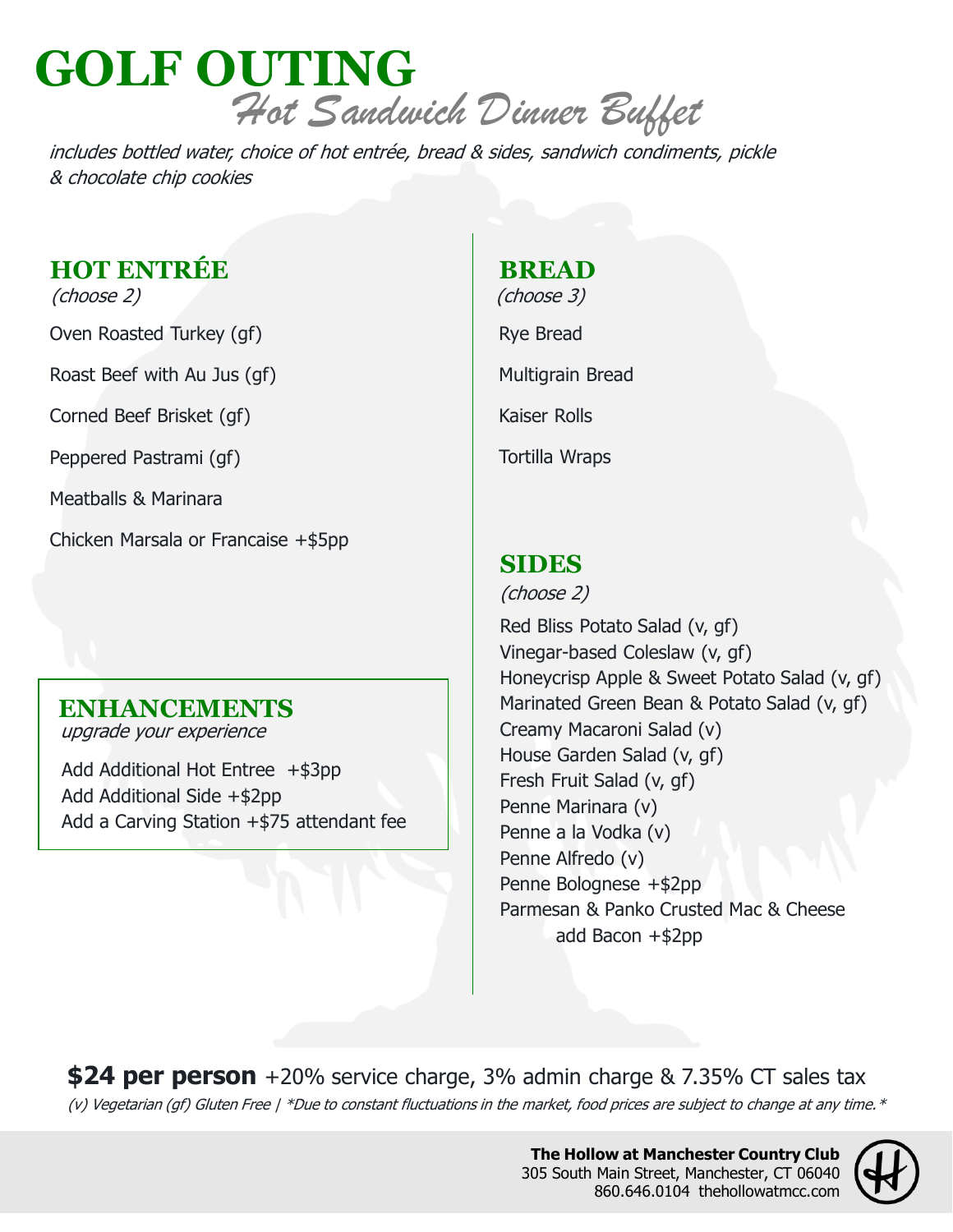

includes dinner rolls with butter & non-alcoholic beverages (coffee, tea, water & soft drinks)

## **STARTERS**

Assorted Cheeses, Pepperoni & Gourmet Crackers Antipasto Board (gf) +\$3.50pp

## **SALADS**

(choose 1)

House Garden Salad (v, gf) Romaine Caesar Salad (v) Baby Spinach Salad (gf)

## **SIDES**

### (choose 2)

Cheddar Scalloped Potatoes (v) Roasted Yukon Gold Potatoes (v, gf) Creamy Mashed Potatoes (v, gf) Twice Baked Yukon Gold Potatoes +\$2pp Crispy Brussels Sprouts (v, gf) Oven Roasted Seasonal Mixed Vegetables (v, gf) Garlic Green Beans (v, gf) Oven Roasted Broccoli (v, gf) Basmati Rice Pilaf (v)

## **PASTA**

Marinara (v) A la Vodka (v) Mac & Cheese (v) add Bacon +\$2pp add Lobster +\$5pp Bolognese +\$2pp Carbonara +\$2pp (choose 1)

## **ENTREES**

#### (choose 2)

Cod Al Forno (v) Lemon Baked Sole (v, gf) Stuffed Sole +\$2pp Blackened Salmon with Dill Sauce +\$3pp (gf) Baked Stuffed Shrimp +\$5pp NY Sirloin (gf) +\$10pp Chicken Francaise Chicken Marsala Crispy Chicken Cordon Bleu Grilled Teriyaki Chicken Southwest Grilled Chicken (gf) Rosemary Garlic Roasted Pork Loin with au jus Roasted BBQ Pork (gf) Shaved Roast Beef with au jus mushroom & caramelized onion Stuffed Portobello Florentine (v)

## **DESSERT**

Assorted Cookie & Brownie Platter Mini Dessert Display +\$3pp (choose 1)

### **ENHANCEMENTS**

upgrade your experience

Add a Carving Station \$75 attendant fee Add an Entrée +\$5pp Add an Additional Side +\$4pp

**\$36 per person** +20% service charge, 3% admin charge & 7.35% CT sales tax

(v) Vegetarian (gf) Gluten Free | \*Due to constant fluctuations in the market, food prices are subject to change at any time. \*

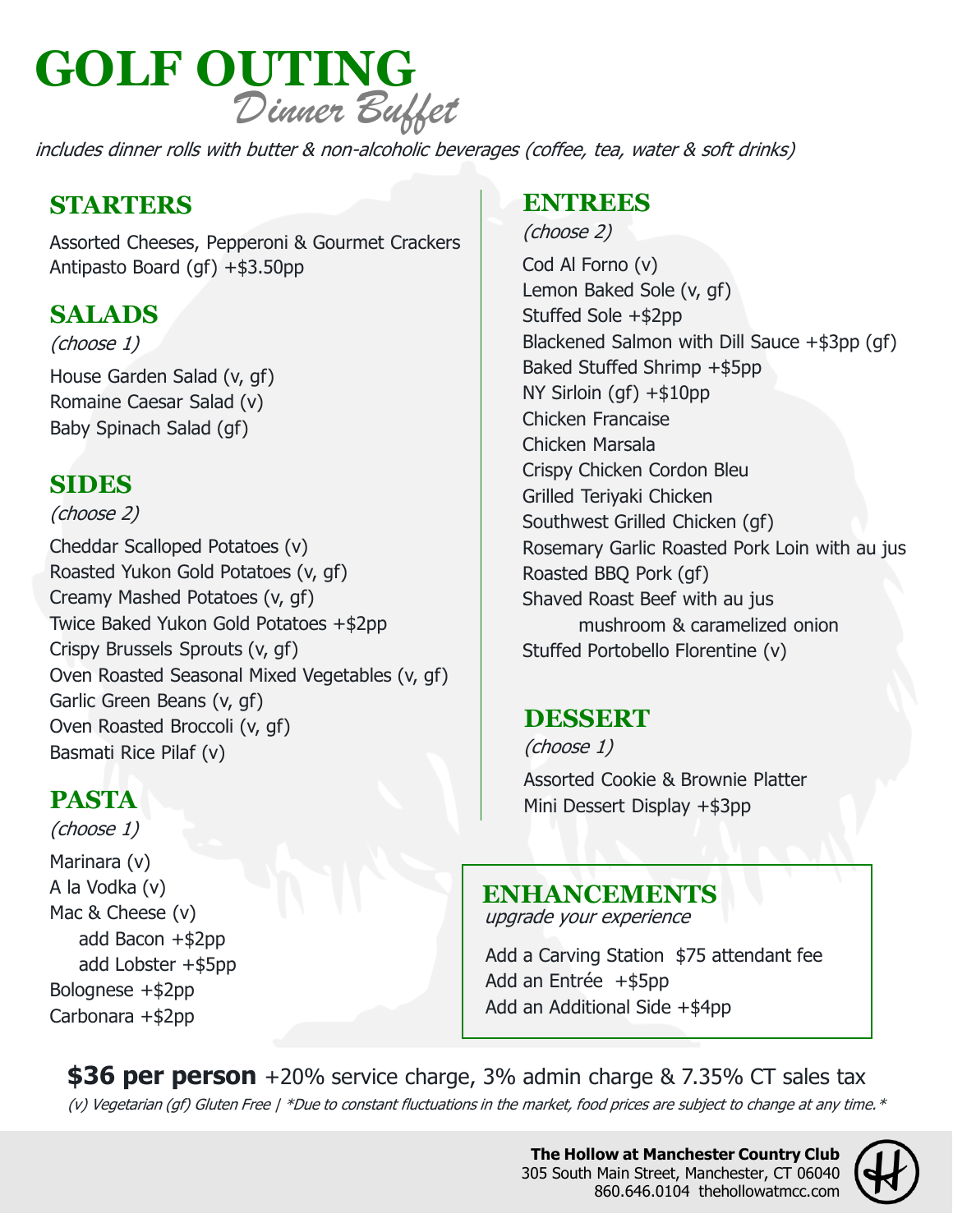

# Build Your Own Burger

Cheeseburger/Burger Sliders or Cheeseburger/Burgers

Hot Dogs

## **SIDES & TOPPINGS**

Caesar Salad or House Garden Salad Crinkle-Cut Fries or Housemade Chips Assorted Sliced Cheeses **Lettuce** Sliced Tomatoes Raw Onions or Grilled Onions Pickles Choice Ranch, Blue Cheese or Sriracha Aioli

## Build Your Own Taco Bar

(choose 2)

## & Dog Bar **\$26 per person \$28 per person**

Chipotle Ground Beef Shredded Carnitas Pork Lime Grilled Chicken Adobo Pork Loin

## **SIDES & TOPPINGS**

Southwest Chopped Salad Black Beans & Spanish Rice Shredded Cheddar Shaved Lettuce Diced Tomatoes Pickled Jalapenos **Scallions** Pickled Red Onions MCC Taco Sauce Sour Cream Salsa

## **ENHANCEMENTS**

upgrade your experience

Add Onion rings +\$2pp Add a Side  $+$ \$3pp Add Steak & Cheese +\$6pp Add Pulled Pork (gf) +\$5pp Add Bratwurst & Sauerkraut (gf) +\$5pp Add BBQ Pulled Chicken (gf) +\$5pp

#### **ENHANCEMENTS** upgrade your experience

Add Housemade Guacamole +\$2pp Add Additional Protein +\$5pp

(v) Vegetarian (gf) Gluten Free | \*Due to constant fluctuations in the market, food prices are subject to change at any time. \* +20% service charge, 3% admin charge & 7.35% CT sales tax

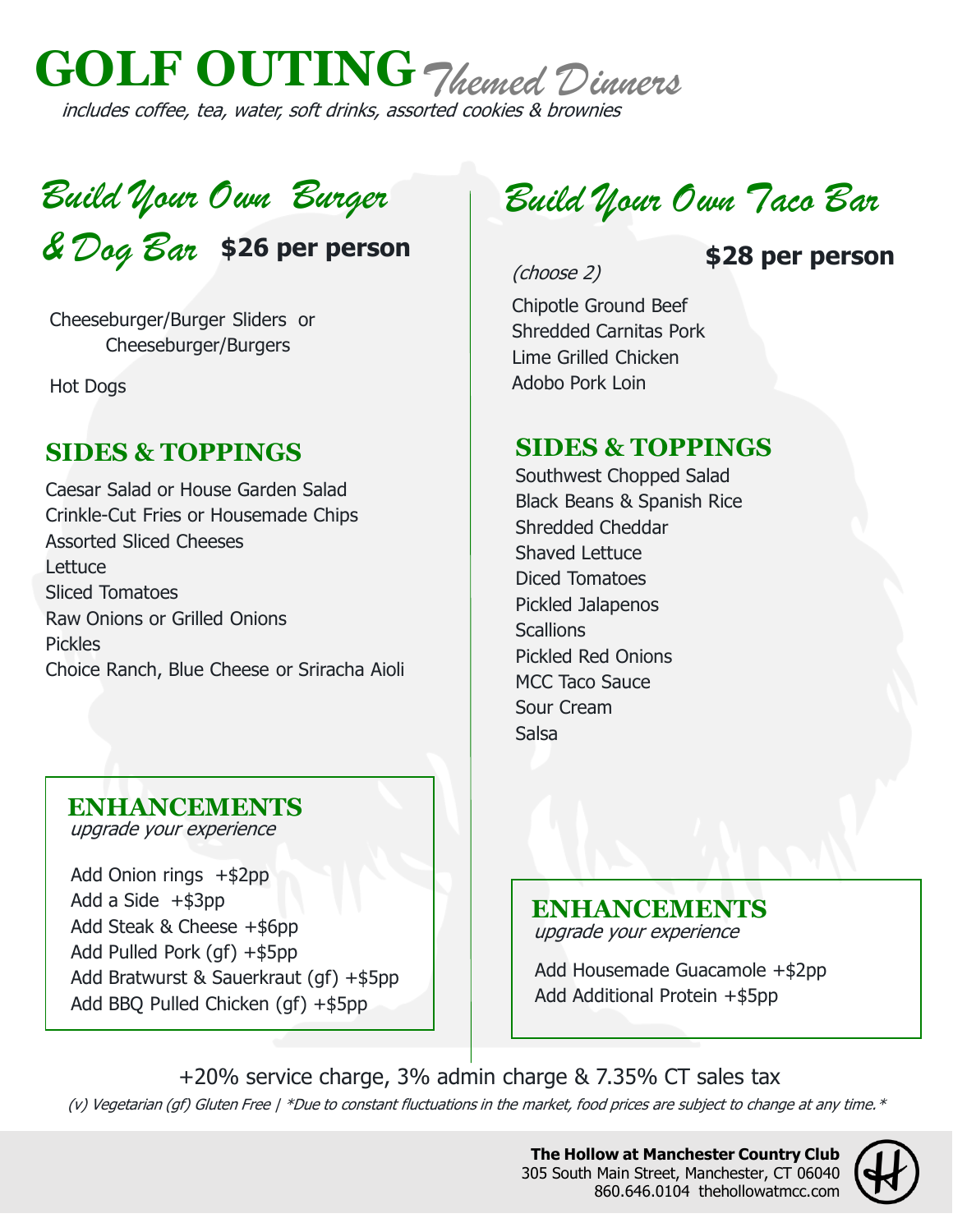

Oktoberfest Buffet

**\$30 per person**

## **ENTREES**

Beer Brats Chicken Snitzel Kielbasa & Kraut Pork Cutlet with Mushroom Sauce

## **SIDES**

Chopped Salad Pretzel Bites with Beer Cheese Pork Belly Mac & Cheese Potato Pancakes with Sour Cream & Applesauce Sweet & Sour Cabbage Buttered Bacon Noodles Assorted Mustards

Friendsgiving Buffet

jellied cranberry sauce & cran-orange chutney **\$30 per person**

## **ENTREES**

(choose 2) All Natural Turkey Breast with Homemade Gravy Sage-Brined Pork Loin with Sweet Potato/Apple Slaw Turkey Legs & Shredded Thighs with Homemade Gravy Roasted NY Strip with Horseradish Sauce +\$7pp

## **SIDES**

Traditional Stuffing Apple & Sausage Cornbread Stuffing Yukon Gold Whipped Potatoes Sweet Potato Gratin with Streusel Topping Goat Cheese Scalloped Potatoes Late Harvest Local Corn Casserole Sauteed Green Beans with Caramelized Onions Crispy Sprouts with Bacon & Dried Cherries Cornbread & Whipped Butter Butternut Squash & Apple Soup Kale & Apple Salad (choose 2)

## **ENHANCEMENTS**

upgrade your experience

Add a Carving Station +\$75 Attendant Fee Add Additional Side +\$2pp Add Apple or Pumpkin Pie +\$3pp

(v) Vegetarian (gf) Gluten Free | \*Due to constant fluctuations in the market, food prices are subject to change at any time. \* +20% service charge, 3% admin charge & 7.35% CT sales tax